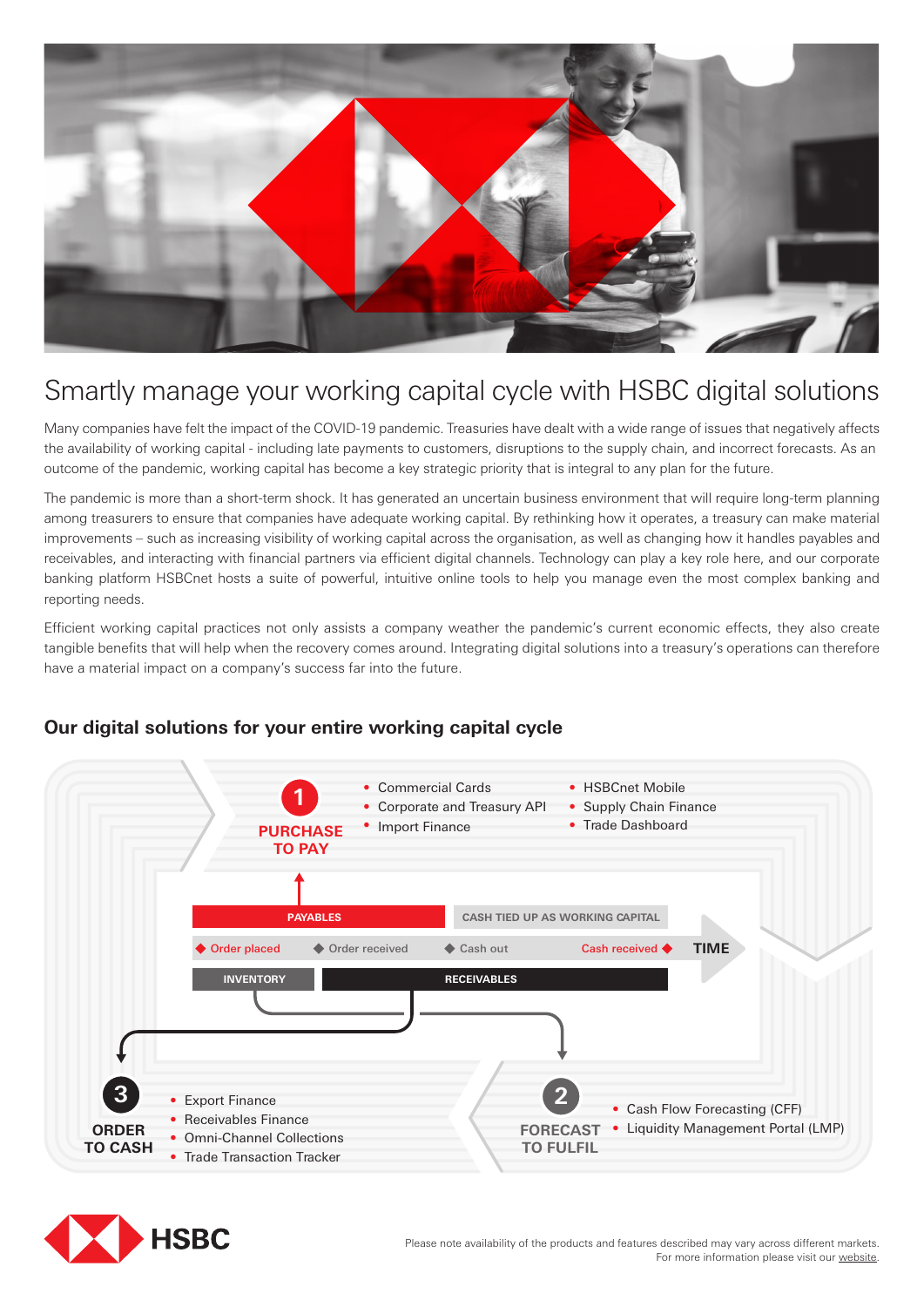

## **Commercial Cards**

- Manage travel and entertainment payments and day-to-day expenses in a more effective and transparent manner
- Access to over 47M merchants with interest-free period providing flexibility on working capital
- Use virtual cards to securely make large value, high volume or repeat payments to suppliers

#### **Corporate and Treasury API**

- A cost effective solution with real-time domestic and cross-border capabilities
- Facilities automation with single and bulk payment initiation

#### **Import Finance**

- Issue and amend documentary credits
- Manage import bills instructions
- Create and manage buyer loans



**FORECAST TO FULFIL**

#### **Cash Flow Forecasting (CFF)**

- Increase the accuracy, consistency and quality of cash forecasting
- Compile a forecast of all cash movements that impact your organisation's day to day cash position

# **3**

# **ORDER TO CASH**

#### **Export Finance**

- Apply for pre and post shipment finance
- Documentary credits transfers and confirmations

#### **Receivables Finance**

- Upload eligible receivables onto HSBCnet for drawdown
- Review and request funding

#### **HSBCnet Mobile**

- Access to trade and wire transactions on-the-go
- Authorise import trade and priority payment transactions
- Approve documentary credits applications and amendments

#### **Supply Chain Finance**

- Covers a wide range of tradeable currencies including RMB
- Early payments to suppliers are extended on buyer-approved invoices
- Buyer can provide irrevocable payments to HSBC to settle approved invoices

#### **Trade Dashboard**

- A single, global view of your trade transactions and outstanding portfolio
- Highlights transactions that need your attention

#### **Liquidity Management Portal (LMP)**

- Giving enterprise-wide visibility of cash positions across multiple banks and products
- Self-manage liquidity and investments without having to call the bank

#### **Omni-Channel Collections**

- A one-stop solution that allows companies to collect payments from a range of cards and e-wallets
- A consolidated view of collections both traditional and digital which reduces operational costs associated with multiple platforms

#### **Trade Transaction Tracker**

- Global view of your trade transactions on the HSBCnet Mobile app
- 24/7 access to real-time transaction and document status
- Real-time courier tracking of export documentation

### **Simplicity, connectivity and security matter more than ever.**

For more information on how we can integrate our advanced digital solutions in your treasury operations, to help you increase productivity and manage cash flow, please contact your HSBC Relationship Manager today.

Please note availability of the products and features described may vary across different markets. For more information please visit our [website](https://www.business.hsbc.com.au/en-au/innovation-digital-transformation).